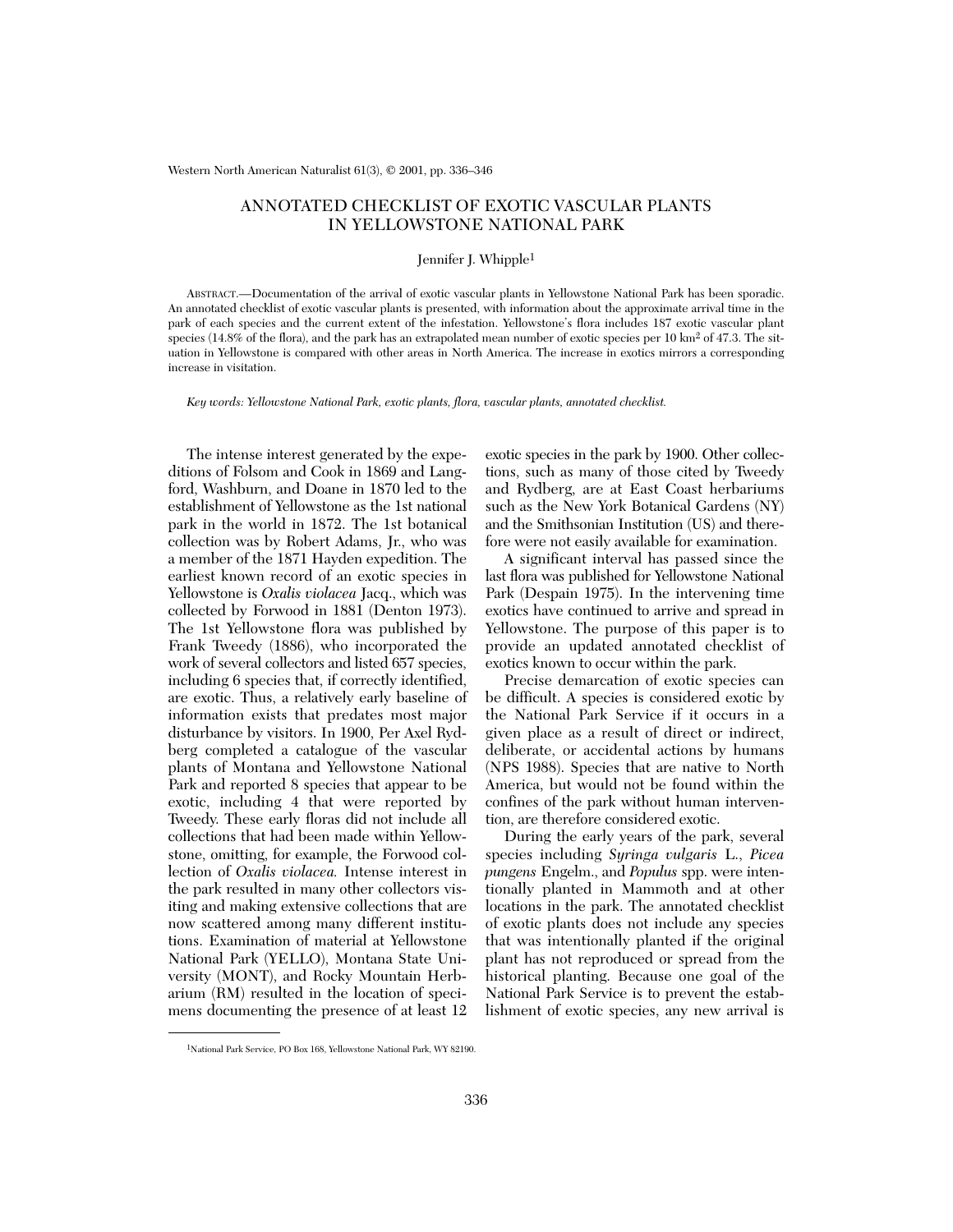eradicated if possible. Therefore, some species that might not persist and reproduce within the confines of the park are included in this list.

The origins of several cosmopolitan weeds that occur in Yellowstone, such as *Amaranthus retroflexus* L.*, Poa pratensis* L.*, Polygonum aviculare* L.*,* and *Rorippa nasturtium-aquaticum* (L.) Hayek, have spawned intense debate in the literature and may never be satisfactorily resolved (Cronquist et al. 1977, Stuckey and Barkley 1993, Rejmánek and Randall 1994). The decision to include *Amaranthus retroflexus, Poa pratensis, Polygonum aviculare,* and *Rorippa nasturtium-aquaticum* as exotic species to Yellowstone is somewhat arbitrary, yet generally consistent with records of the earliest collections in the park.

Documentation of the arrival of exotics has been somewhat sporadic through the years. The first 50 years after the park's establishment was a time of intense collecting, but interest in and documentation of exotics varied from collector to collector. P.H. Hawkins and H.S. Conard in the 1920s collected extensively in the park and documented many exotics for the 1st time. Interest in documenting exotic species presence in the park then dwindled until the early 1950s, when Ray Davis documented the presence of an additional 28 species. The arrival of plant ecologist Don Despain in Yellowstone in 1972 renewed interest in the flora of the park and resulted in publication of a flora reporting 86 exotics (Despain 1975). Additional new records of exotics were documented during habitat mapping of the entire park during the late 1970s. Yellowstone's Exotic Vegetation Management Plan (NPS 1986) listed 89 species of exotics but failed to mention several species reported in Despain (1975). The intensification of interest and alarm about the spread of exotics has resulted in a determined effort by the National Park Service to document all exotics present in the park and eradicate new arrivals, if possible, before they become established (Olliff et al. 2001). Currently, 187 species of exotics (188 taxa) are known to occur or have occurred in the past within the confines of the park, and new taxa are located almost every year.

Even though visitors come from all over the world to visit Yellowstone, origins of the exotic species do not reflect this wide diversity. The primary source of exotics is Eurasia, representing 93.6% of the exotic flora, as is typical in many parts of the United States (Rejmánek and Randall 1994, Sheley et al. 1999). The remainder are from North America (5.3%) and Central and South America (1.1%).

Because the incidence and spread of exotics is escalating, more interest is focused on the magnitude of the problem. Several methods have been used to present information about the presence of exotics in a flora. The total number of exotic taxa, of interest in itself, provides no way to compare diverse areas, especially when the areas to be contrasted are of significantly different size. Another commonly used comparison is the percentage of the flora that is exotic. This method has some of the same problems as the number of exotic species. In addition, the percentage can be highly influenced by the relative diversity of the flora, allowing comparable-sized areas with the same number of exotics to have very different percentages. Rejmánek and Randall (1994) used the number of species  $\cdot \log(\text{area})^{-1}$  as a standardized expression of exotic species richness. When used with log to the base 10, this index corresponds to the extrapolated mean number of exotic species ⋅ 10 km–2. The high number of exotics centered near developed areas, roads, and trails in Yellowstone skews this result. The likelihood of finding a particular 10-km2 plot with this exact number of exotics is low. Even with these difficulties, this method allows comparison among areas of greatly different sizes and native flora richness (Table 1). The infestation of exotics is greater than might be expected in Yellowstone, given that most of the park is de facto wilderness and has not been logged, farmed, or grazed by domestic stock.

Most exotic vascular plants currently known from within Yellowstone National Park are also widespread in adjacent states. Yellowstone, though, is a destination for visitors from throughout the United States and the world. The 1st report of an exotic for the state of Wyoming has not infrequently been from Yellowstone National Park. The annotated checklist includes 11 species not reported by the most recent flora of Wyoming (Dorn 1992): *Centaurea* × *pratensis, Cerastium glomeratum, Hieracium caespitosum, H. flagellare, H. floribundum, Holosteum umbellatum, Prunus avium, Senecio jacobaea, Trifolium aureum, T. campestre, Vicia cracca.*

The escalating number of exotics mirrors the steadily increasing visitation to the park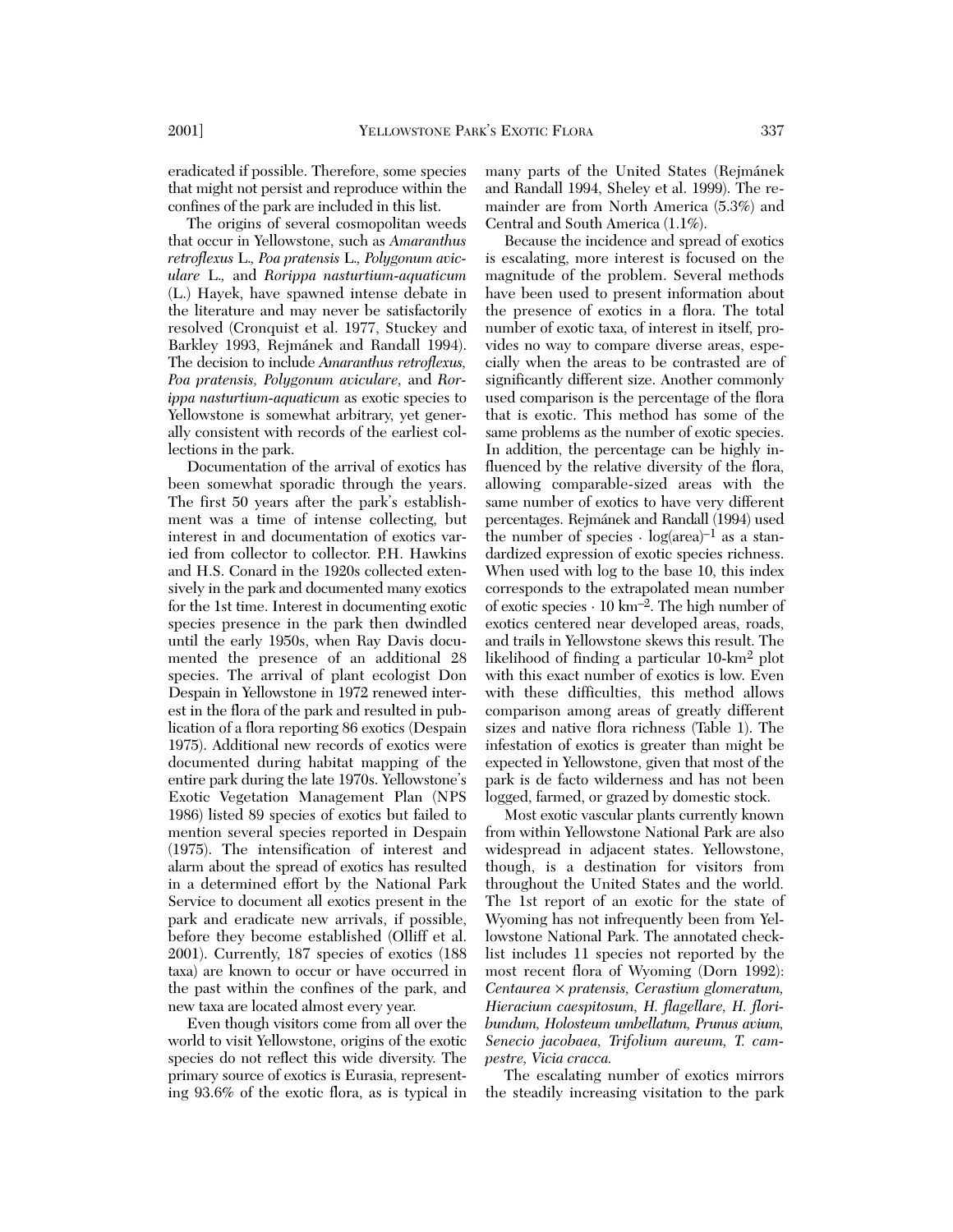| Region                                   | Number of<br>native species | Number of<br>exotic species | Percentage of<br>exotic species | Number of exotic<br>species per log(area) |
|------------------------------------------|-----------------------------|-----------------------------|---------------------------------|-------------------------------------------|
| Alaska <sup>1</sup>                      | 1229                        | 144                         | 10.5                            | 23.3                                      |
| California <sup>1</sup>                  | 4844                        | 1025                        | 17.5                            | 182.6                                     |
| Glacier N. P. <sup>2</sup>               | 1131                        | 126                         | 11.1                            | 34.9                                      |
| Great Plains <sup>1</sup>                | 2495                        | 394                         | 13.6                            | 63.5                                      |
| Great Smoky Mountains N. P. <sup>3</sup> | 1573                        | 341                         | 21.7                            | 102.6                                     |
| New York <sup>1</sup>                    | 1940                        | 1082                        | 35.8                            | 210.5                                     |
| Utah <sup>1</sup>                        | 2572                        | 444                         | 14.7                            | 83.1                                      |
| Western Montana <sup>1</sup>             | 1251                        | 250                         | 16.7                            | 64.2                                      |
| Wyoming <sup>4</sup>                     | $2761*$                     | $348*$                      | 12.6                            | 64.4                                      |
| Yellowstone N. P.                        | 1265                        | 187                         | 14.8                            | 47.3                                      |
| Yosemite N. P <sup>5</sup>               | 1352                        | 126                         | 9.3                             | 36.2                                      |

TABLE 1. Species richness of exotic vascular plant floras at selected locations in the United States.

1Modified from Rejmánek and Randall 1994

2Peter Lesica personal communication

3Janet Rock personal communication

4Fertig 1999

5Jan VanWagtendonk personal communication \* = total number of taxa (not species)



Fig. 1. Number of exotic plant taxa occurring in Yellowstone National Park based on herbarium records compared with visitation to the park based on official records since 1900.

(Fig. 1). The correlation between increasing visitation and increasing numbers of exotics has been noted previously in other national park units (Lesica et al. 1993). The arrival of new exotic plants into Yellowstone associated with vehicles, muddy shoes, equipment, and

stock is likely to persist unabated. Continued vigilance is needed to eradicate new exotic species to the park prior to their becoming established.

The annotated checklist represents the current state of knowledge about the exotic flora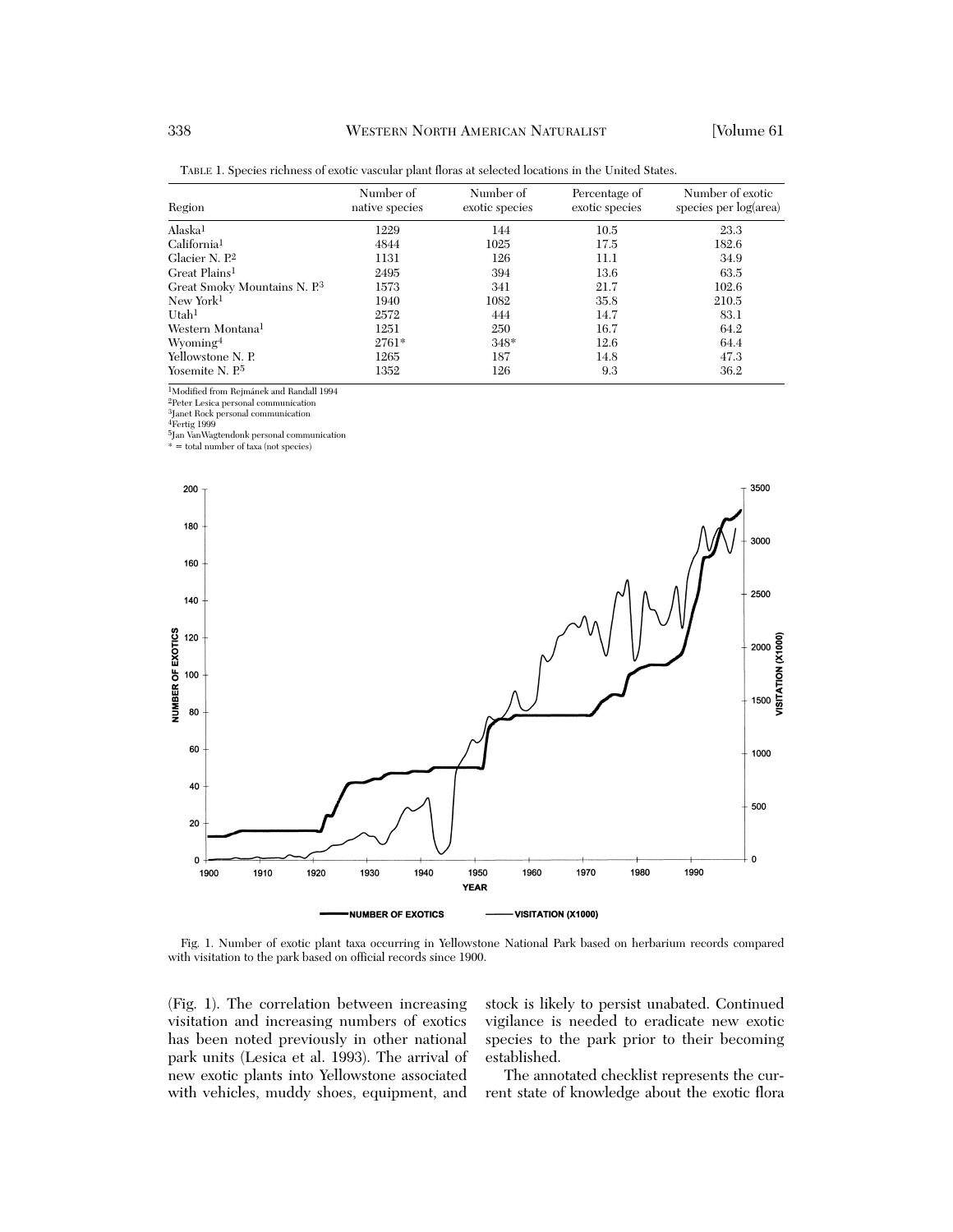

Fig.2. Map of Yellowstone National Park.

of Yellowstone and is based primarily on a review of specimens at the Yellowstone National Park herbarium. The Montana State University herbarium and Rocky Mountain Herbarium were also consulted, resulting in documentation of a minimum of 12 exotic species in the park by the turn of the 20th century. The review of specimens was not exhaustive; additional material that was not examined may be present at these facilities. The extensive early and continual interest in Yellowstone National Park has resulted in collections of Yellowstone material now housed throughout the country. As these collections are examined and additional literature citations located, the time of establishment of many exotic species will be further refined. Regretfully, the timing of arrival of many species will never be known exactly, due to the sporadic collecting efforts that focused on exotic species.

The annotated list is arranged alphabetically by family, genus, and species. Nomenclature follows Dorn (1992) except that traditional names for families were used as in Hitchcock and Cronquist (1973). Following the scientific name, common names are provided as used in Yellowstone or adjacent states (Hitchcock and Cronquist 1973, Whitson et al. 1992, Welsh et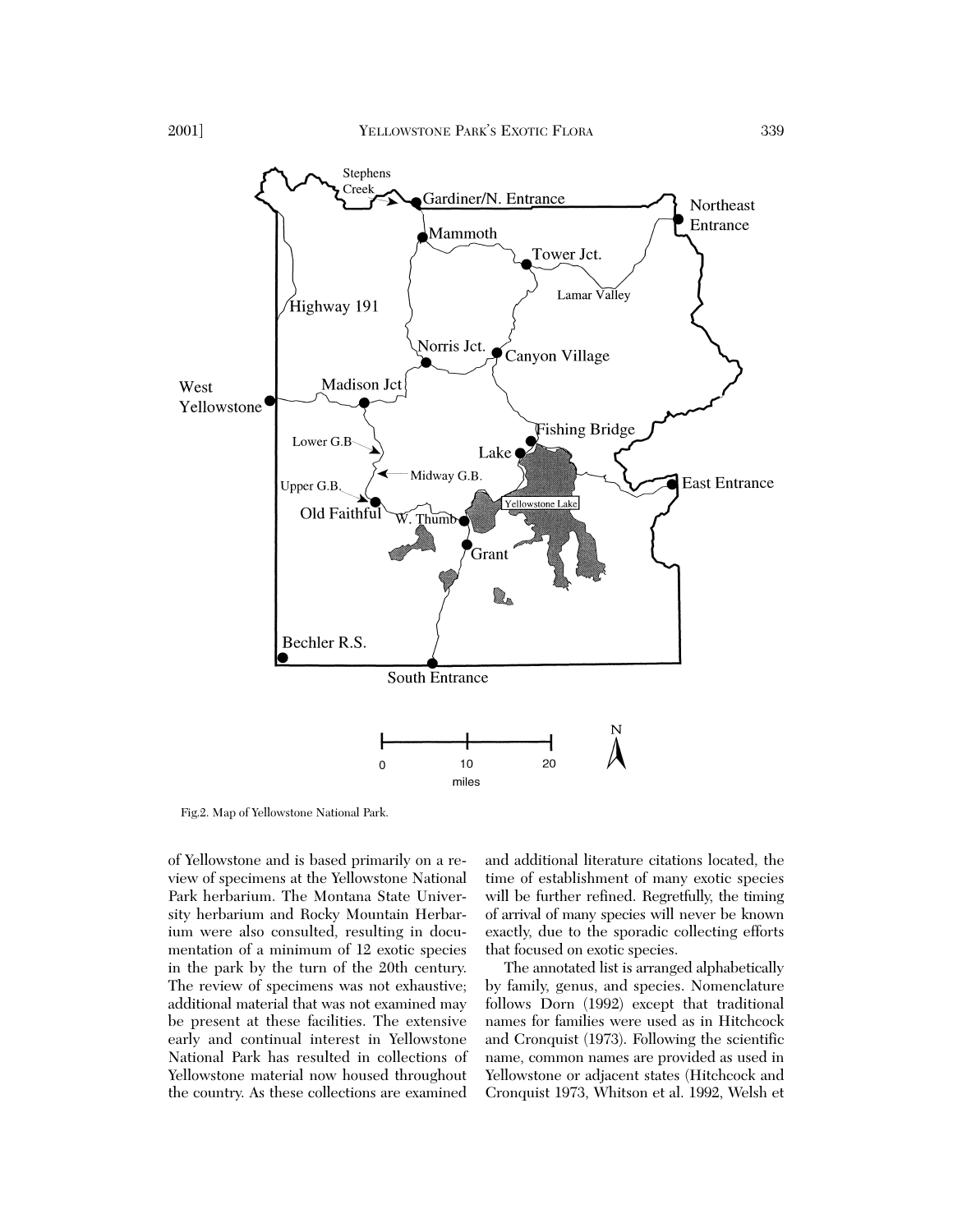al. 1993, Stubbendieck et al. 1995). The earliest herbarium record that could be located is cited by herbarium code and year of collection. In some cases information exists in records that suggests an earlier arrival time; due to an inability to verify these reports, this information was not included in the graph of arrival times (Fig. 1). Noxious species as listed by the states of Idaho, Montana, and Wyoming are noted. A brief summation of the current status of the species in the park completes the information provided. Information about the location and extent of various species was augmented by the author's personal observations. A map of Yellowstone, including reference to areas commonly mentioned in the annotated list, is also provided (Fig. 2). Exotic species that had been reported previously, but which were based on misidentified material or for which no specimens could be located, include the following: *Artemisia vulgaris* L.*, Callitriche anceps* Fern.*, Chenopodium album* L.*, Foeniculum vulgare* Mill.*, Silene noctiflora* L., and *Spergularia marina* (L.) Griseb.

# ANNOTATED LIST OF EXOTIC PLANTS OF YELLOWSTONE NATIONAL PARK

# ACERACEAE

*Acer negundo* L.; box-elder; YELLO (1979); 2 roadside shrubs in the Mammoth area (highly browsed, not able to discern variety)

#### **AGAVACEAE**

*Yucca glauca* Nutt.; Great Plains yucca, soapwell; YELLO (1996); a few plants at 1 campsite at Mammoth campground, not persisting

### **AMARANTHACEAE**

*Amaranthus retroflexus* L.; redroot pigweed, rough pigweed; YELLO, 1952; disturbed areas around Mammoth, Gardiner, and Stephens Creek

# **BORAGINACEAE**

- *Amsinckia menziesii* (Lehm.) Nels. & Macbr.; Menzies' fiddleneck; YELLO (1991); disturbed ground at the South Entrance
- *Asperugo procumbens* L.; catchweed, madwort; YELLO (1979); around Mammoth, Stephens Creek, and Gardiner
- *Cynoglossum officinale* L.; houndstongue; YELLO (1953); listed noxious by MT, WY; infestation around Mammoth and near the East Entrance
- *Lappula squarrosa* (Retz.) Dum. var. *squarrosa*; European stickseed, European sticktight; YELLO (1989); scattered occasionally along roadsides
- *Lithospermum arvense* L.; corn gromwell; YELLO (1989); Mammoth and Gardiner
- *Myosotis micrantha* Pallas ex Lehm.; blue scorpiongrass, small-flower forget-me-not; YELLO (1990); Upper Geyser Basin and West Thumb Geyser Basin

# **CAMPANULACEAE**

*Campanula rapunculoides* L.; creeping bellflower, rover bellflower; YELLO (1992); apparently planted historically around residences on Officer's Row in Mammoth and persisting in lawns and along building edges

# **CANNABACEAE**

- *Cannabis sativa* L.; marijuana, hemp; YELLO (1995); located and eradicated at least twice along roadside of Highway 191
- *Humulus lupulus* L. var. *neomexicanus* Nels. & Cock.; hops; YELLO (1978); perhaps planted historically, a few plants persisting around Mammoth and Grant Village near buildings

# **CAPRIFOLIACEAE**

*Lonicera tatarica* L.; Tatarian honeysuckle; YELLO (1988); planted historically around Mammoth and occasionally spreading into adjacent sinkholes

## **CARYOPHYLLACEAE**

- *Arenaria serpyllifolia* L.; thyme-leaf sandwort; YELLO (1989); a few locations in Upper and Lower geyser basins
- *Cerastium glomeratum* Thuill.; sticky chickweed; YELLO (1995); spreading in Midway and Lower geyser basins
- *Cerastium fontanum* Baumg.; mouse-ear chickweed; YELLO (1926); Upper and Lower geyser basins, Mammoth, and other scattered sites around park
- *Dianthus armeria* L.; grass pink; RM (1981), YELLO; near Old Faithful, Midway Geyser Basin, and on the West Entrance road
- *Dianthus barbatus* L.; sweet william; YELLO (1992); roadside near Blacktail Drive possibly intentionally spread from seed packet, eradicated
- *Gypsophila paniculata* L.; baby's breath; YELLO (1978); perhaps planted historically, occasional plants along roadsides near Mammoth
- *Holosteum umbellatum* L.; jagged chickweed, holosteum; YELLO (1992); Mammoth Terraces
- *Saponaria officinalis* L.; bouncing-bet, soapwort; YELLO (1952); perhaps planted historically, occasional near houses around Mammoth
- *Silene latifolia* Poir.; white campion, white cockle; YELLO (1924); disturbed ground along roadsides and in developed areas
- *Silene vulgaris* (Moench) Garcke; bladder campion; YELLO (1990); roadsides and spreading, especially along the Northeast Entrance road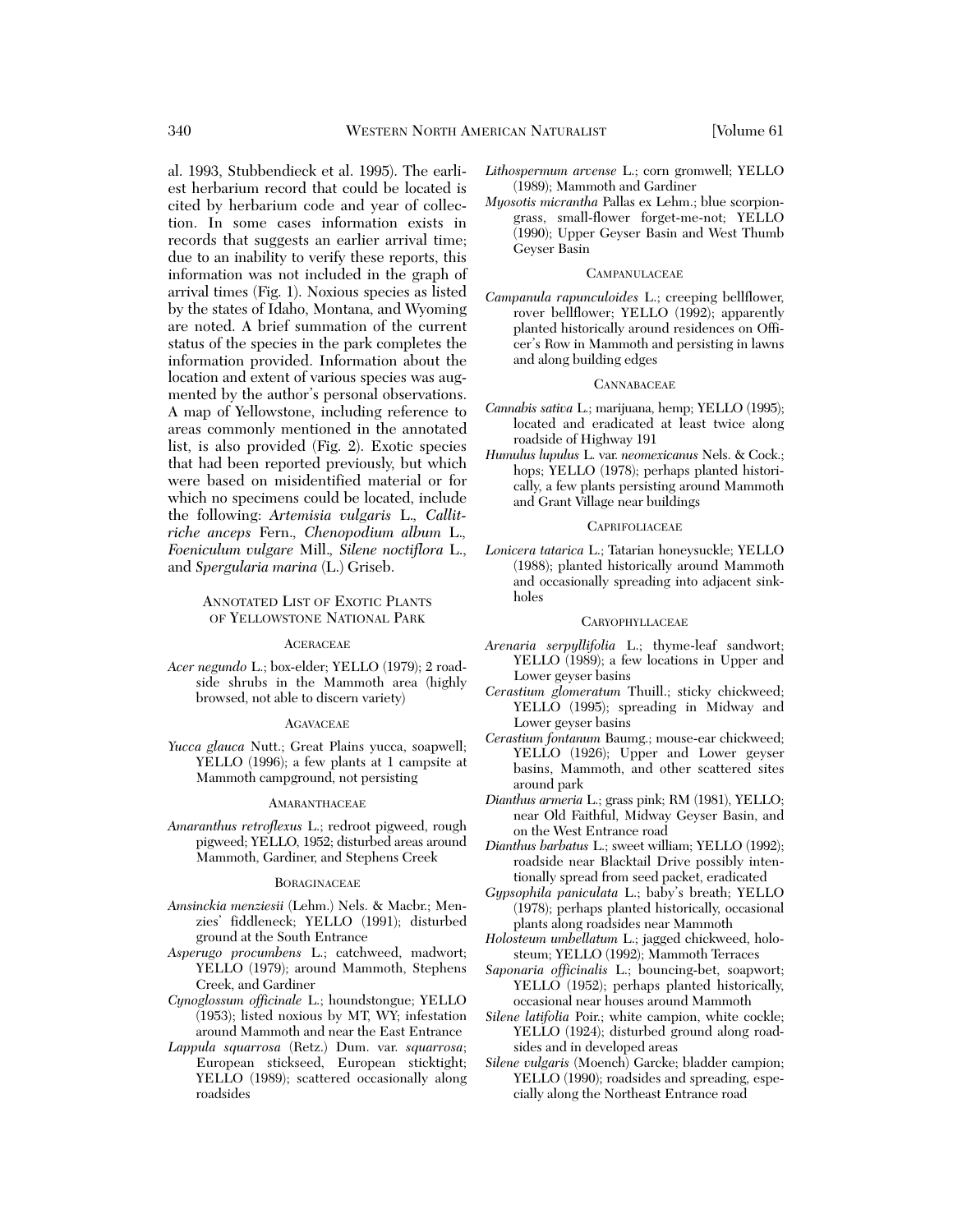- *Spergularia rubra* (L.) J. & K. Presl; red sandspurry; MONT (1922), YELLO; widespread and naturalized
- *Stellaria media* (L.) Vill.; common chickweed; YELLO (1992); scattered locations including Mammoth
- *Vaccaria hispanica* (Miller) Rauschert; cowcockle, cowherb; RM (1899); disturbed areas historically by Gardner River, not located recently in park

### **CHENOPODIACEAE**

- *Atriplex heterosperma* Bunge; two-seed orache; YELLO (1996); 1 site near Rattlesnake Butte
- *Atriplex hortensis* L.; garden orache, sea purslane; YELLO (1952); label states Gardiner dumps, not recently located within park
- *Atriplex rosea* L.; red orache, tumbling orache; YELLO (1952); on disturbed ground near Stephens Creek
- *Bassia hyssopifolia* (Pallas) Kuntze; bassia, five-hook bassia; YELLO (1995); Yellowstone River Trail near Gardiner
- *Kochia scoparia* (L.) Schrad.; summer cypress, kochia; YELLO (1957); widespread on disturbed soil near Gardiner
- *Salsola australis* R. Br.; Russian thistle, tumbleweed; YELLO (1926); widespread on disturbed ground near Gardiner and Mammoth
- *Salsola collina* Pallas; Pallas' tumbleweed; YELLO (1990); along roadsides near Gardiner and Mammoth

# **COMPOSITAE**

- *Anthemis tinctoria* L.; yellow chamomile; YELLO (1992); 1 plant eradicated in parking lot of Administration Building at Mammoth
- *Arctium* sp. (Hill) Bernh.; burdock; YELLO (1999); *Arctium minus* Bernh. listed noxious by WY; 1 vegetative plant eradicated in lawn at Mammoth, probably *Arctium minus*
- *Artemisia absinthium* L.; wormwood, absinthium; YELLO (1992); isolated plants along roads, apparently not reproducing
- *Carduus acanthoides* L.; plumeless thistle, acanthus thistle; YELLO (1992); listed noxious by WY; 1 infestation near Tuff Cliff north of Madison **Junction**
- *Carduus nutans* L.; musk thistle, nodding thistle; YELLO (1973); listed noxious by ID, WY; a few small infestations scattered throughout park
- *Centaurea diffusa* Lam.; diffuse knapweed; YELLO (1989); listed noxious by ID, MT, WY; occasional plants along roadsides
- *Centaurea maculosa* Lam.; spotted knapweed; YELLO (1973); listed noxious by ID, MT. WY; established in scattered areas such as around Mammoth, Fountain Paint Pots, and along the West Entrance Road
- *Centaurea* × *pratensis* Thuill.; meadow knapweed; YELLO (1990); listed noxious by ID; discovered as only 1 plant and eradicated
- *Centaurea repens* L.; Russian knapweed; YELLO (1989); listed noxious by ID, MT, WY; a few small infestations near North Entrance and Reese Creek
- *Chrysanthemum leucanthemum* L.; oxeye daisy; YELLO (1927); listed noxious by MT, WY (as *Leucanthemum vulgare* Lam.); infestations at Mammoth and Madison Junction
- *Cichorium intybus* L.; chicory, wild succory, bluesailors; YELLO (1990); occasional single plants found along road edge and eradicated
- *Cirsium arvense* (L.) Scop. var. *horridum* Wimm. & Grab.; Canada thistle, creeping thistle; YELLO (1934); listed noxious by ID, MT, WY; widespread throughout park including backcountry
- *Cirsium vulgare* (Savi) Tenore; bull thistle, common thistle; YELLO (1952); several infestations along roads, in developed areas, and in backcountry
- *Crepis tectorum* L.; annual hawksbeard; YELLO (1953); established in southern portion of park and at several other locations
- *Filago arvensis* (L.) L.; field filago; YELLO (1992); spreading at several locations
- *Hieracium aurantiacum* L.; orange hawkweed, orange king devil; YELLO (1978); listed noxious by ID, MT; roadside infestations at several locations
- *Hieracium caespitosum* Dumort.; yellow hawkweed, yellow king devil; MONT (1992), YELLO; listed noxious by ID, MT; roadside infestations at several locations
- *Hieracium flagellare* Willd.; whiplash hawkweed; YELLO (1996); established along roadside near Sand Point
- *Hieracium floribundum* Wimmer & Grab.; glaucous king devil; YELLO (1994); listed noxious by MT; established along roadside near Tuff Cliff
- *Lactuca serriola* L.; prickly lettuce; YELLO (1952); widespread on disturbed soil near roads
- *Matricaria maritima* L.; scentless may weed, scentless chamomile; YELLO (1987); occasional along roadsides
- *Onopordum acanthium* L.; scotch thistle, cotton thistle, winged thistle; YELLO (1991); listed noxious by ID, WY; at least 2 separate establishments of single plants that were eradicated
- *Ratibida columnifera* (Nutt.) Wooton & Standley; prairie coneflower; MONT (1900), YELLO; occasional plant along roadside, not persisting
- *Sececio jacobaea* L.; tansy ragwort; YELLO (1990); listed noxious by ID, MT; 1 plant eradicated from roadside in Lower Geyser Basin
- *Senecio vulgaris* L.; common groundsel; YELLO (1992); Fern Cascades trail at Old Faithful
- *Solidago rigida* L. var. *humilis* Porter; stiff goldenrod; YELLO (1998); 1 roadside plant eradicated near Antelope Creek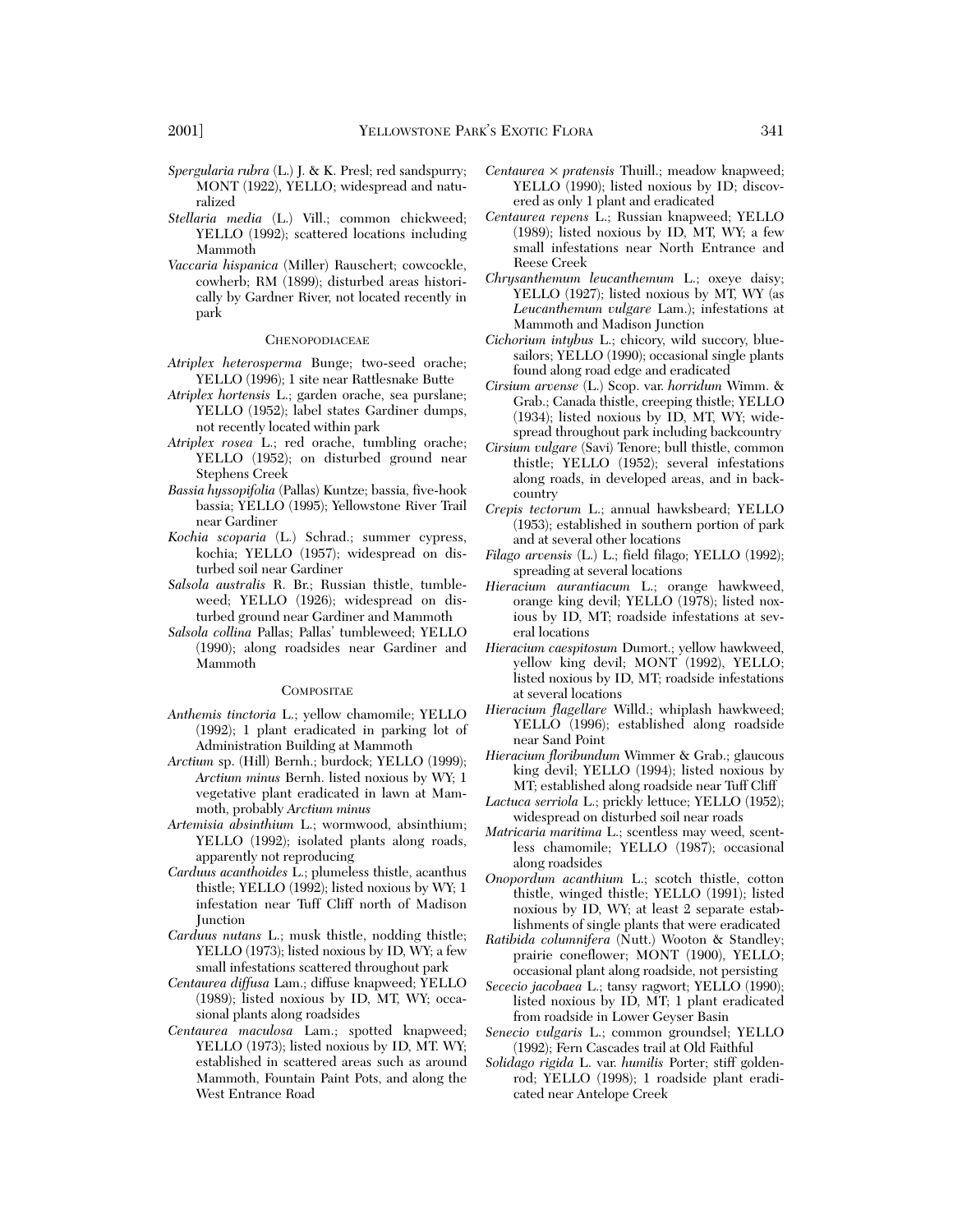- *Sonchus arvensis* L.; perennial sow-thistle, field sow-thistle; YELLO (1989); listed noxious by WY, ID; spreading from several infestations
- *Sonchus asper* (L.) Hill; prickly sow-thistle, spiny sow-thistle; YELLO (1933); occasionally scattered around park
- *Sonchus uliginosus* Bieb.; marsh sow-thistle, meadow sow-thistle; YELLO (1978); spreading from several infestations
- *Tanacetum vulgare* L.; common tansy; YELLO (1973); listed noxious by MT; a few scattered plants along roadsides
- *Taraxacum laevigatum* (Willd.) DC.; red-seeded dandelion; YELLO (1926); naturalized parkwide
- *Taraxacum officinale* Weber; common dandelion; YELLO (1924); naturalized parkwide
- *Tragopogon dubius* Scop.; yellow salsify, western salsify; MONT (1922), YELLO; widespread
- *Tragopogon porrifolius* L.; salsify, vegetable oyster, oyster plant; YELLO (1925); Stephens Creek, not recently relocated
- *Tragopogon pratensis* L.; meadow salsify, Jack-goto-bed-at-noon; YELLO (1925); scattered along roadsides, especially on northern range

# **CONVOLVULACEAE**

*Convolvulus arvensis* L.; field bindweed, field morning-glory; YELLO (1952); listed noxious by ID, MT, WY; established along roads primarily near Mammoth, Gardiner, and along Highway 191

# **CRUCIFERAE**

- *Alyssum alyssoides* (L.) L.; pale alyssum, yellow alyssum; YELLO (1952); scattered locations in park including all over Mammoth Terraces
- *Alyssum desertorum* Stapf; desert alyssum, dwarf alyssum; YELLO (1972); abundant in undisturbed vegetation near Gardiner and Stephens Creek
- *Barbarea vulgaris* R. Br.; bitter wintercress, yellow rocket; YELLO (1924); occasional plants along roadsides and developed areas
- *Berteroa incana* (L.) DC.; berteroa, hoary allysum; YELLO (1986); dense along roadside near West Entrance and at other scattered locations
- *Brassica kaber* (DC.) Wheeler; wild mustard, charlock; YELLO (1954); disturbed area near Mammoth, not located recently in park
- *Brassica rapa* L.; field mustard, rape, birdsrape mustard; RM (1899), YELLO; disturbed areas historically, not located recently in park
- *Camelina microcarpa* Andrz. ex DC.; smallseed falseflax, littlepod falseflax; MONT (1922), YELLO; occasional, especially on northern range
- *Camelina sativa* (L.) Crantz; false flax, gold-of-pleasure; RM (1899); near Undine Falls, not located

recently in park although reported as "[v]ery abundant in some places on the roadside" (Nelson 1899)

- *Capsella bursa-pastoris* (L.) Medic.; shepherd's purse; RM (1899), YELLO; widespread in thermal areas and disturbed places
- *Cardaria chalepensis* (L.) Hand.-Mazz.; chalapa hoarycress, orbicular whitetop; YELLO (1995); listed noxious by MT (as *Cardaria* spp.), WY (as *Cardaria* spp.); near Gardiner
- *Cardaria draba* (L.) Desv.; hoary cress, whitetop; YELLO (1995); listed noxious by ID, MT, WY; 1 infestation along northeast entrance road
- *Cardaria pubescens* (Meyer) Jarmol.; hairy whitetop, globepodded hoarycress; YELLO (1931); listed noxious by MT (as *Cardaria* spp.), WY; established near Gardiner and Mammoth
- *Chorispora tenella* (Pallas) DC.; blue mustard, musk mustard; YELLO (1996); small population along Coyote Creek trail near northern boundary
- *Descurainia sophia* (L.) Webb ex Prantl; flixweed, bed-ground-weed; YELLO (1952); occasional sites, especially on northern range
- *Draba verna* L.; whitlow-grass, spring draba; RM (1980), YELLO; spreading throughout Upper Geyser Basin
- *Hesperis matronalis* L;. dame's rocket, damask violet, sweet rocket; YELLO (1978); perhaps planted historically, occasional plants persisting in vicinity of Mammoth
- *Isatis tinctoria* L.; dyer's woad; YELLO (1992); listed noxious by ID, MT, WY; 4 separate establishments of single plants, eradicated
- *Lepidium campestre* (L.) R. Br.; fieldcress, field pepperweed; YELLO (1992); occasional plants along roadsides
- *Lepidium perfoliatum* L.; clasping peppergrass, clasping pepperweed; YELLO (1978); on disturbed ground at several locations in park
- *Lepidium sativum* L.; garden cress; YELLO (1990); Mammoth along Officer's Row
- *Rorippa nasturtium-aquaticum* (L.) Hayek; watercress; YELLO (1922); widespread especially in thermal areas
- *Sisymbrium altissimum* L.; tumblemustard, Jim Hill mustard; MONT (1922), YELLO; common in disturbed areas along roads and near developed areas
- *Sisymbrium loeselii* L.; Loesel tumblemustard, tallhedge mustard; YELLO (1975); occasional along roads and in developed areas
- *Thlaspi arvense* L.; fanweed, field pennycress; RM (1906), YELLO; widespread on disturbed ground

# **CYPERACEAE**

*Scirpus atrocinctus* Fern.; wool-grass; YELLO (1996); a few plants persisting in roadside ditch near Yellowstone Lake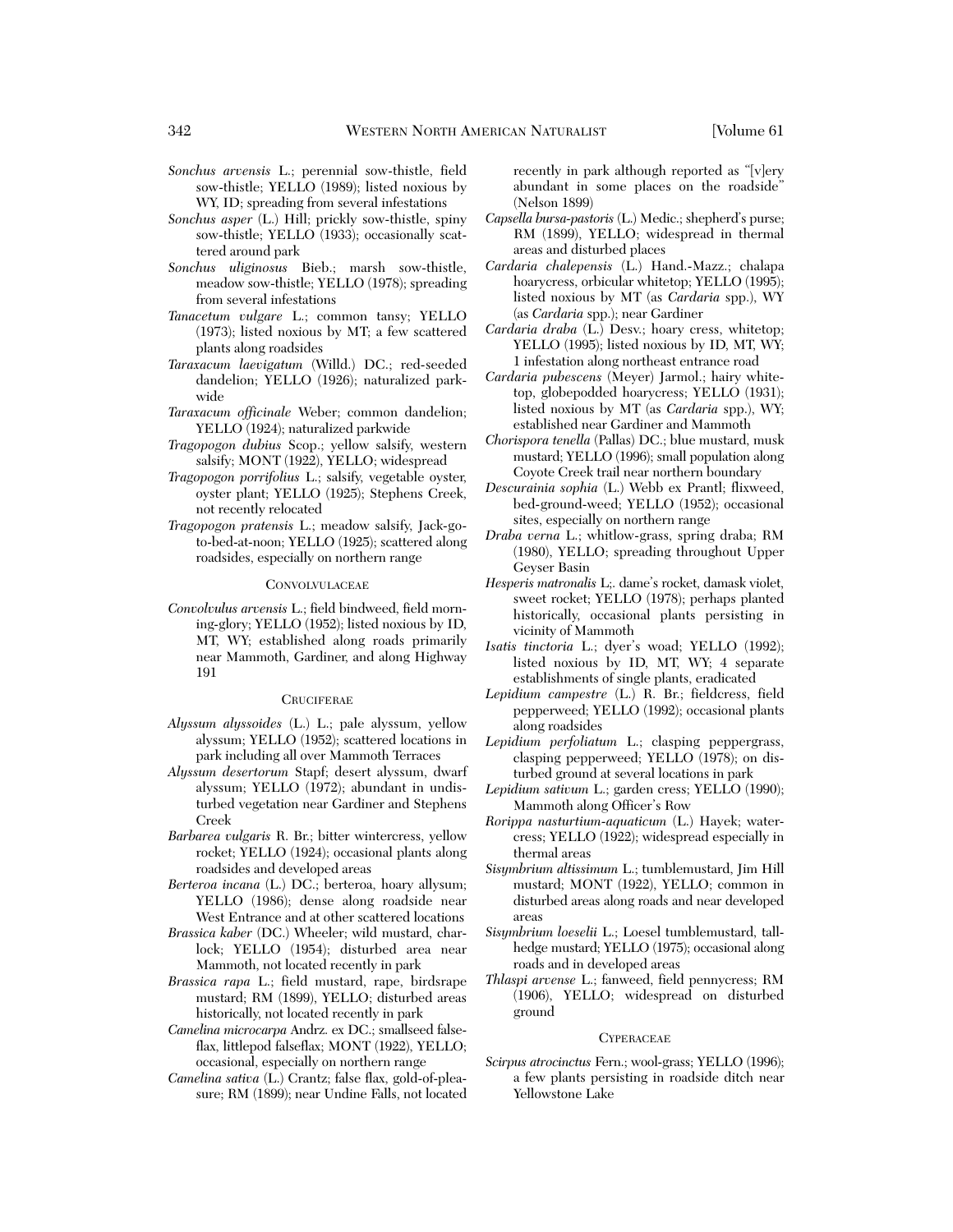*Dipsacus fullonum* L.; teasel; YELLO (1992); several plants eradicated from roadside

#### **EUPHORBIACEAE**

- *Euphorbia esula* L. var. *uralensis* (Fisch. ex Link) Dorn; leafy spurge; YELLO (1991); listed noxious by ID, MT, WY; 1st written report in park in 1983, several small infestations scattered around park
- *Euphorbia maculata* L.; spotted spurge; RM (1980), YELLO; West Thumb Geyser Basin

#### **GERANIACEAE**

*Erodium cicutarium* (L.) L'Her. ex Aiton; filaree, stork's-bill; YELLO (1974); established in several thermal areas including Mammoth Hot Springs and the Upper Geyser Basin

#### **GRAMINEAE**

- *Agropyron cristatum* (L.) Gaertn. var. *desertorum* (Fisch. ex Link) Dorn; crested wheatgrass; YELLO (1942); deliberately planted in the Stephens Creek area in the northern portion of the park in the 1950s and occasionally spreading
- *Agropyron triticeum* Gaertn.; annual wheatgrass; YELLO (1952); widespread in undisturbed areas near Gardiner
- *Agrostis stolonifera* L.; red top, creeping bentgrass; YELLO (1924); widespread along roads
- *Aira caryophyllea* L.; silver hairgrass; RM (1982), YELLO; known only from vicinity of Firehole Lake in Lower Geyser Basin
- *Alopecurus arundinaceus* Poiret; creeping foxtail; YELLO (1990); a few scattered locations, especially along roads
- *Alopecurus pratensis* L.; meadow foxtail; YELLO (1978); scattered locations including the backcountry
- *Apera interrupta* (L.) Beauv.; Italian sandgrass, interrupted apera; YELLO (1991); Mammoth Terraces
- *Arrhenatherum elatius* (L.) J. & K. Presl; tall oatgrass, tuber oatgrass; YELLO (1989); eradicated 3 times from roadside
- *Avena fatua* L.; wild oats; YELLO (1990); roadside near Mammoth Terraces
- *Avena sativa* L.; common oats; YELLO (1989); rarely present and not persisting along roadsides in the Gallatin and Stephens Creek area
- *Bromus briziformis* Fisch. & Meyer; rattlesnake chess; YELLO (1925); historically in Mammoth area, currently along 1 area of Old Gardiner Road
- *Bromus inermis* Leyss. var. *inermis*; smooth brome; YELLO (1925); widespread in northern range of park, especially in Lamar Valley and near roadsides
- *Bromus japonicus* Thunb. ex Murray; Japanese brome; YELLO (1986); along roads in northern portion of park, especially near Gardiner and Stephens Creek
- *Bromus tectorum* L.; cheatgrass, downy brome, downy chess; YELLO (1930); present and widely distributed in park, especially in thermal areas and northern range
- *Dactylis glomerata* L.; orchard-grass; YELLO (1978); occasional along roadsides
- *Elymus hispidus* (Opiz) Melderis var. *hispidus*; intermediate wheatgrass; YELLO (1999); a few patches scattered along roads
- *Elymus hispidus* (Opiz) Melderis var. *ruthenicus* (Griseb.) Dorn; intermediate wheatgrass; YELLO (1990); a few patches scattered along roads and in developed areas
- *Elymus junceus* Fisch.; Russian wild rye; YELLO (1988); apparently planted during 1960s and/or 1970s for revegetation and persisting
- *Elymus repens* (L.) Gould; quackgrass, couchgrass; YELLO (1952); listed noxious by WY [as *Elytrigia repens* (L.) Nevski]; well established near Gardiner and at scattered locations along roads
- *Festuca arundinacea* Schreb.; tall fescue; YELLO (1995); 1 site near Old Gardiner Road
- *Festuca pratensis* Huds.; meadow fescue; YELLO (1995); scattered along roadsides, especially along Northeast Entrance road
- *Lolium perenne* L.; perennial ryegrass, English ryegrass; YELLO (1925); Mammoth and a few scattered locations
- *Phleum pratense* L.; timothy, common timothy; MONT (1897), YELLO; widespread on northern range and spreading from many additional locations
- *Poa annua* L.; annual bluegrass; MONT (1922), YELLO; disturbed areas, thermal areas, and along many backcountry trails
- *Poa bulbosa* L.; bulbous bluegrass; YELLO (1972); Mammoth and Bechler Ranger Station
- *Poa compressa* L.; Canada bluegrass; YELLO (1938); widespread
- *Poa palustris* L.; fowl bluegrass; MONT (1922), YELLO; widespread
- *Poa pratensis* L.; Kentucky bluegrass; MONT (1897), YELLO; widespread
- *Polypogon monspeliensis* (L.) Desf.; rabbitfoot grass; MONT (1922); Mammoth area in wetlands
- *Puccinellia distans* (L.) Parl.; weeping alkaligrass, European alkaligrass; YELLO (1926); occasional
- *Secale cereale* L.; cultivated rye; YELLO (1989); planted in adjacent national forests after 1988 fires leading to some casual seeding in park, not persisting
- *Setaria viridis* (L.) Beauv.; green bristlegrass; YELLO (1952); rarely appearing along roadside near Gardiner, not persisting
- *Triticum aestivum* L.; cultivated wheat; YELLO (1991); rare along roadsides and not persisting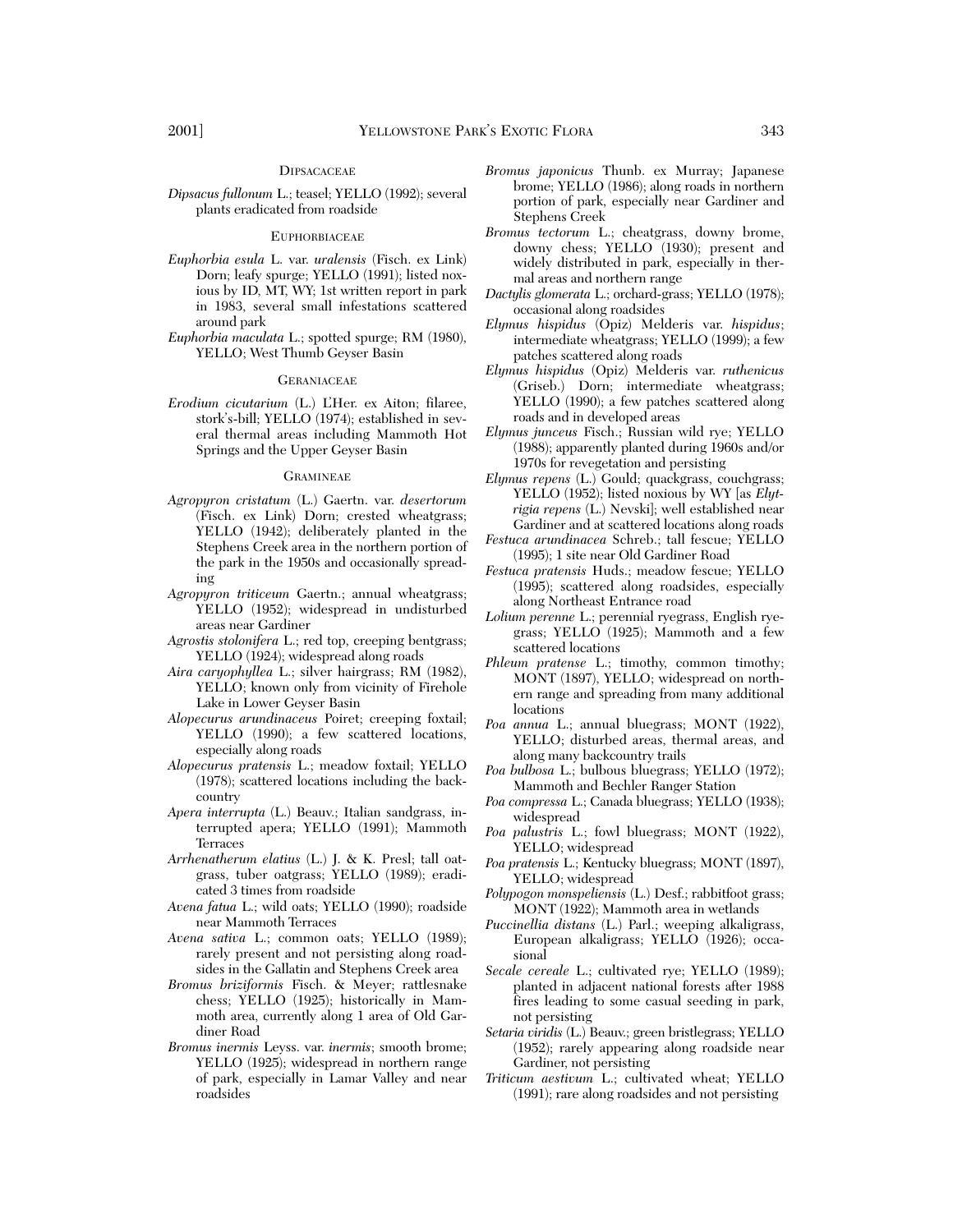# **HYPERICACEAE**

*Hypericum perforatum* L.; common St. Johnswort, Klamath weed; YELLO (1973); listed noxious by MT; a few infestations, especially in Lower Geyser Basin

# LABIATAE

- *Dracocephalum thymiflorum* L.; thyme-leaved dragonhead; YELLO (1990); established at several sites along roadsides
- *Galeopsis ladanum* L.; hemp nettle; YELLO (1954); a few scattered sites
- *Glecoma hederacea* L.; ground-ivy, gill-over-theground; YELLO (1974); persisting in Mammoth lawns
- *Lamium amplexicaule* L.; common dead-nettle, henbit; YELLO (1952); a few areas near Gardiner and Stephens Creek
- *Nepeta cataria* L.; catnip, catmint; YELLO (1952); perhaps planted historically in the Mammoth area, persisting along building edges
- *Salvia nemorosa* L.; sage, violet sage; YELLO (1978); 1 plant eradicated near the North Entrance

### **LEGUMINOSAE**

- *Medicago lupulina* L.; black medic, hop clover; YELLO (1952); widespread along roadsides, thermal areas, and other locations
- *Medicago sativa* L. var. *falcata* (L.) Doell; yellow alfalfa; YELLO (1994); plant eradicated along roadside
- *Medicago sativa* L. var. *sativa*; alfalfa; YELLO (1952); occasional roadside plants, spreading only at lowest elevations
- *Melilotus albus* Medikus; white sweet-clover; YELLO (1952); roadsides, especially on northern range
- *Melilotus officinalis* (L.) Pallas; yellow sweet-clover; YELLO (1952); widespread on northern range and at other scattered locations around park
- *Onobrychis viciifolia* Scop.; saintfoin, sandfain; YELLO (1990); isolated plants along roadside
- *Trifolium aureum* Pollich; yellow clover, large hop clover; YELLO (1992); a few small sites scattered along roadsides
- *Trifolium campestre* Schreber in Sturm; hop clover; YELLO (1995); Midway Geyser Basin and Potts Hot Springs
- *Trifolium hybridum* L.; alsike clover; RM (1899), YELLO; widespread and spreading
- *Trifolium pratense* L.; red clover, rose clover; RM (1899), YELLO; scattered locations
- *Trifolium repens* L.; white clover, Dutch clover; RM (1899), YELLO; widespread and spreading
- *Vicia cracca* L.; bird vetch; YELLO (1996); at least 2 roadside plants eradicated

### MALVACEAE

- *Alcea rosea* L.; hollyhock; YELLO (1993); perhaps planted historically, appeared and eradicated in parking area in Mammoth
- *Malva neglecta* Wallr.; common mallow; YELLO (1992); 1 plant eradicated at Old Faithful
- *Malva rotundifolia* L.; roundleaved mallow; YELLO (1989); 1 plant eradicated at Stephens Creek

# **OLEACEAE**

*Fraxinus pennsylvanica* Marsh.; green ash; YELLO (1995); planted in Gardiner and escaping, 1 tree eradicated

### **OXALIDACEAE**

- *Oxalis dillenii* Jacq.; Dillen's wood-sorrel, gray-green wood-sorrel; YELLO (1991); a few scattered locations
- *Oxalis violacea* L.; violet wood sorrel; US (1881); only known report, Denton (1973) states probably introduced

#### **PLANTAGINACEAE**

- *Plantago lanceolata* L.; buckhorn plantain, ribwort; YELLO (1953); occasional in disturbed areas
- *Plantago major* L.; broadleaf plantain, nippleseed; YELLO (1926); occasional in disturbed areas

# **POLYGONACEAE**

- *Polygonum aviculare* L.; prostrate knotweed, doorweed; US? (1885), YELLO; widespread, first collected by Frank Tweedy (Tweedy 1886, Rydberg 1900)
- *Polygonum convolvulus* L.; wild buckwheat, dullseed, cornbind; RM (1899), YELLO; disturbed areas at Stephens Creek, Old Faithful, and rarely along roadsides
- *Polygonum lapathifolium* L.; willow weed, pale smartweed; YELLO (1991); a few scattered small sites
- *Rumex acetosella* L.; sheep sorrel, red sorrel; RM (1904), YELLO; widespread and naturalized
- *Rumex crispus* L.; curly dock, sour dock; YELLO (1924); occasional near roads and developed areas
- *Rumex patientia* L.; patience dock; YELLO (1924); Madison Junction

### **PORTULACACEAE**

*Portulaca oleracea* L.; common purslane, mother-ofmillions; YELLO (1991); spreading in Upper, Lower, and Midway geyser basins and other thermal areas

# **RANUNCULACEAE**

*Ranunculus acris* L.; tall buttercup; YELLO (1998); listed noxious by MT; small infestations at Bechler Ranger Station and on northern range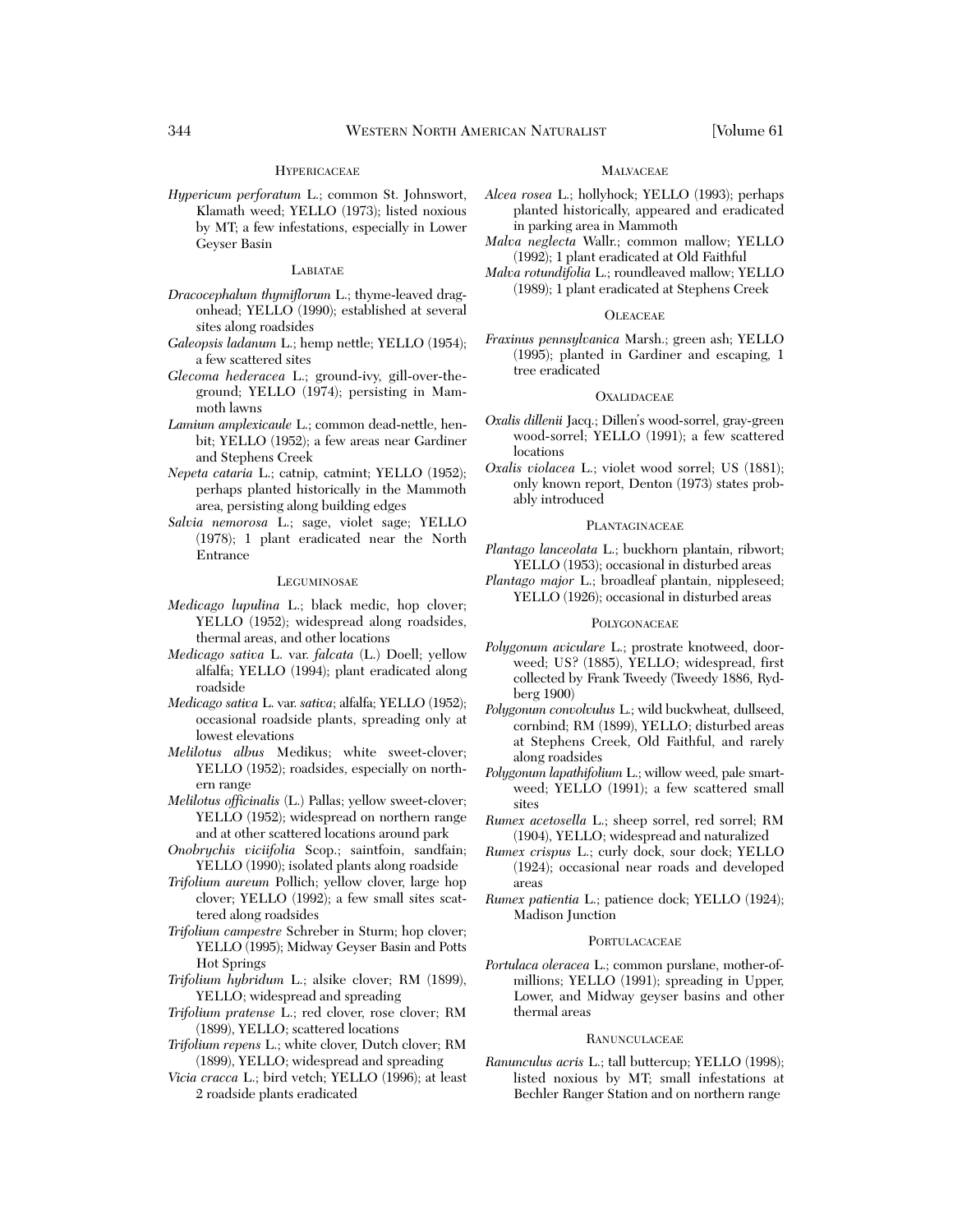- *Ranunculus repens* L. var. *repens*; creeping buttercup; YELLO (1991); established in lawn at Mammoth
- *Ranunculus testiculatus* Crantz; bur buttercup, hornseed buttercup; YELLO (1988); spreading around Mammoth Hot Springs and the North Entrance

# ROSACEAE

- *Potentilla argentea* L.; silvery cinquefoil; YELLO (1972); Madison Junction
- *Potentilla norvegica* L.; rough cinquefoil, Norwegian cinquefoil; YELLO (1925); widespread in disturbed areas
- *Potentilla recta* L.; sulphur cinquefoil; YELLO (1992); listed noxious by MT; a few scattered infestations
- *Prunus avium* L.; sweet cherry; YELLO (1992); 1 plant on roadside thermal ground, eradicated
- *Pyrus malus* L.; cultivated apple; YELLO (1992); a few shrubs along roadside

#### RUBIACEAE

- *Galium mollugo* L.; wild madder, great hedge bedstraw; YELLO (1996); 2 sites along roadside in Lamar Valley
- *Galium verum* L.; yellow bedstraw, lady's bedstraw; YELLO (1978); 1 site in Mammoth

#### **SALICACEAE**

*Salix fragilis* L.; crack willow; YELLO (1995); planted in Gardiner and escaping, 1 shrub eradicated in Yellowstone

#### SCROPHULARIACEAE

- *Linaria dalmatica* (L.) Miller; Dalmatian toadflax; YELLO (1957); listed noxious by ID, MT, WY; major infestation in the Mammoth and Gardiner area (unconfirmed report that it may have been planted historically at Mammoth) and small infestations in several other areas
- *Linaria vulgaris* Miller; yellow toadflax, butter and eggs; YELLO (1933); listed noxious by ID, WY; scattered infestations especially in the southern portion of the park
- *Verbascum thapsus* L.; common mullein, wooly mullein, flannel mullein; YELLO (1953); well established on Mammoth Terraces and at other scattered locations
- *Veronica arvensis* L.; corn speedwell, common speedwell; YELLO (1974); well established throughout the Upper, Lower, and Midway geyser basins
- *Veronica biloba* L.; bilobed speedwell; YELLO (1994); Bechler Ranger Station, Mammoth, and Heart Lake

### **SOLANACEAE**

*Hyoscyamus niger* L.; henbane, hog's bean; YELLO (1942); listed noxious by ID; Mammoth

- *Lycium barbarum* L.; matrimony vine, teavine; YELLO (1987); probably originally planted around Mammoth and occasionally spreading
- *Solanum physalifolium* Rusby var. *nitidibaccatum* (Bitter) Edmonds; hairy nightshade; YELLO (1952); Stephens Creek

# UMBELLIFERAE

- *Carum carvi* L.; caraway; RM (1905), YELLO; occasional along Northeast Entrance road
- *Conium maculatum* L.; poison-hemlock; YELLO (1989); listed noxious by ID; established in Mammoth along Officer's Row
- *Daucus carota* L.; wild carrot, Queen Anne's lace; YELLO (1999); one roadside plant eradicated near Midway Geyser Basin
- *Pastinaca sativa* L.; common parsnip; YELLO (1952); Stephens Creek, not recently relocated

# ACKNOWLEDGMENTS

I express thanks to all resource management personnel, park rangers, and researchers in Yellowstone through the years who have spotted new exotics and new infestations. Walt Fertig's help was invaluable in checking records and specimens at the Rocky Mountain Herbarium. Special thanks go to Sue Consolo-Murphy, Cheryl Decker, Mary Hektner, Tom Olliff, and Roy Renkin for carefully reviewing the manuscript and providing much constructive advice. Two anonymous reviewers made helpful suggestions for improving the manuscript.

# LITERATURE CITED

- CRONQUIST, A., A.H. HOLMGREN, N.H. HOLMGREN, J.L. REVEAL, AND P.K. HOLMGREN. 1977. Intermountain Flora. Volume 6. Columbia University Press, New York. 584 pp.
- DENTON, M.F. 1973. A monograph of *Oxalis,* section *Ionoxalis* (Oxalidaceae) in North America. Publication of the Museum, Michigan State University, Biology Series 4(10):455–615.
- DESPAIN, D.G. 1975. Field key to the flora of Yellowstone National Park. Yellowstone Library and Museum Association, Yellowstone National Park, WY. 155 pp.
- DORN, R.D. 1992. Vascular plants of Wyoming. 2nd edition. Mountain West Publishing, Cheyenne, WY. 340 pp.
- FERTIG, W. 1999. A potpourri of weeds. Castilleja 18(2): 3–10.
- HITCHCOCK, C.L., AND A. CRONQUIST. 1973. Flora of the Pacific Northwest, an illustrated manual. University of Washington Press, Seattle. 730 pp.
- LESICA, P., K. AHLENSLAGER, J. DESANTO. 1993. New vascular plant records and the increase of exotic plants in Glacier National Park, Montana. Madroño 40:126–131.
- NATIONAL PARK SERVICE. 1986. Exotic vegetation management plan. Yellowstone National Park, WY. 14 pp.